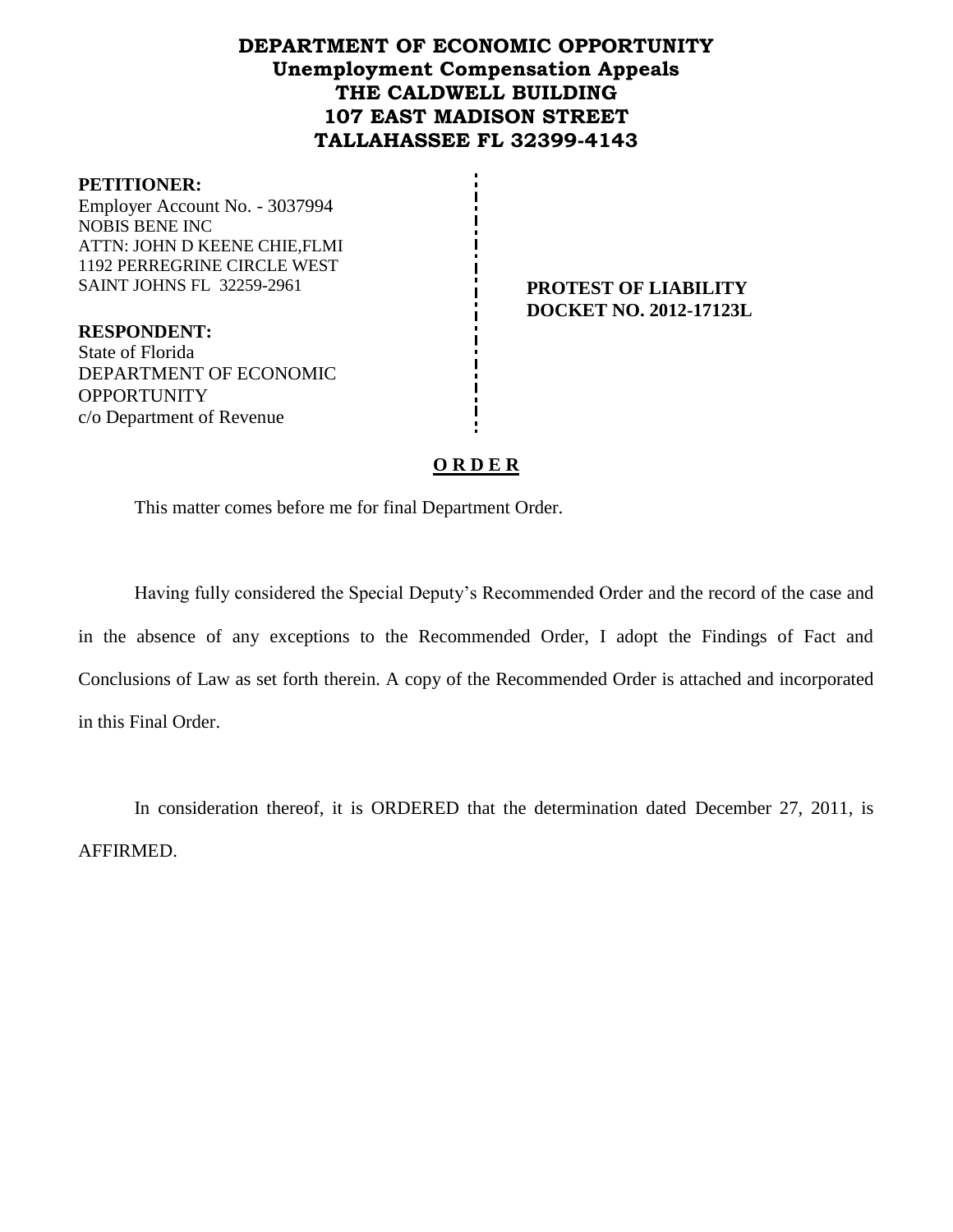#### **JUDICIAL REVIEW**

Any request for judicial review must be initiated within 30 days of the date the Order was filed. Judicial review is commenced by filing one copy of a *Notice of Appeal* with the DEPARTMENT OF ECONOMIC OPPORTUNITY at the address shown at the top of this Order and a second copy, with filing fees prescribed by law, with the appropriate District Court of Appeal. It is the responsibility of the party appealing to the Court to prepare a transcript of the record. If no court reporter was at the hearing, the transcript must be prepared from a copy of the Special Deputy's hearing recording, which may be requested from the Office of Appeals.

Cualquier solicitud para revisión judicial debe ser iniciada dentro de los 30 días a partir de la fecha en que la Orden fue registrada. La revisión judicial se comienza al registrar una copia de un *Aviso de Apelación* con la Agencia para la Innovación de la Fuerza Laboral [*DEPARTMENT OF ECONOMIC OPPORTUNITY]* en la dirección que aparece en la parte superior de este *Orden* y una segunda copia, con los honorarios de registro prescritos por la ley, con el Tribunal Distrital de Apelaciones pertinente. Es la responsabilidad de la parte apelando al tribunal la de preparar una transcripción del registro. Si en la audiencia no se encontraba ningún estenógrafo registrado en los tribunales, la transcripción debe ser preparada de una copia de la grabación de la audiencia del Delegado Especial [*Special Deputy*], la cual puede ser solicitada de la Oficina de Apelaciones.

Nenpòt demann pou yon revizyon jiridik fèt pou l kòmanse lan yon peryòd 30 jou apati de dat ke Lòd la te depoze a. Revizyon jiridik la kòmanse avèk depo yon kopi yon *Avi Dapèl* ki voye bay DEPARTMENT OF ECONOMIC OPPORTUNITY lan nan adrès ki parèt pi wo a, lan tèt *Lòd* sa a e yon dezyèm kopi, avèk frè depo ki preskri pa lalwa, bay Kou Dapèl Distrik apwopriye a. Se responsabilite pati k ap prezante apèl la bay Tribinal la pou l prepare yon kopi dosye a. Si pa te gen yon stenograf lan seyans lan, kopi a fèt pou l prepare apati de kopi anrejistreman seyans lan ke Adjwen Spesyal la te fè a, e ke w ka mande Biwo Dapèl la voye pou ou.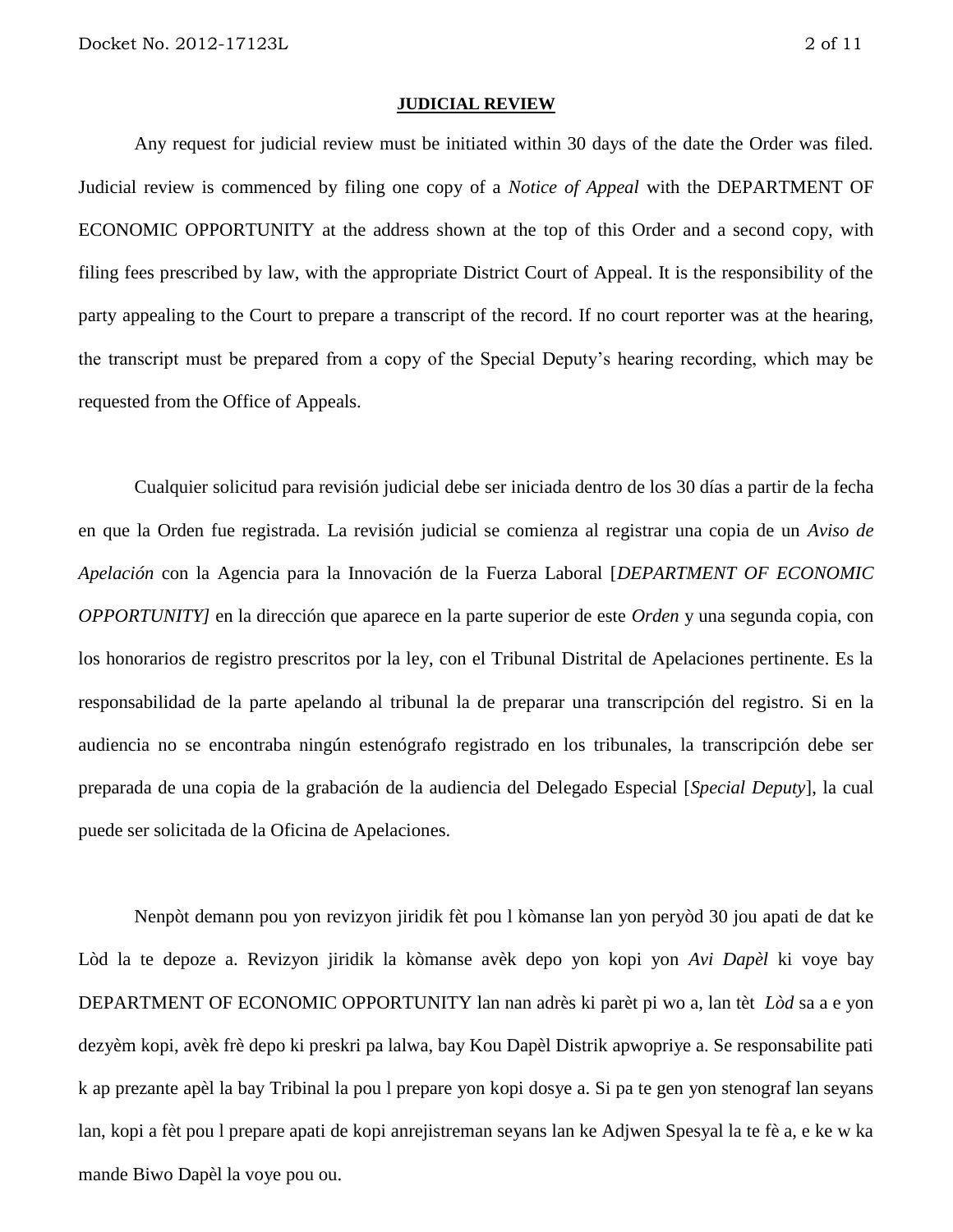DONE and ORDERED at Tallahassee, Florida, this day of **June, 2012**.



Altemese Smith, Assistant Director, Unemployment Compensation Services DEPARTMENT OF ECONOMIC OPPORTUNITY

FILED ON THIS DATE PURSUANT TO § 120.52, FLORIDA STATUTES, WITH THE DESIGNATED DEPARTMENT CLERK, RECEIPT OF WHICH IS HEREBY ACKNOWLEDGED.

 $\mathcal{S}$ hmun $\mapsto$   $\mathcal{S}$ amo DEPUTY CLERK DATE

## **CERTIFICATE OF SERVICE**

**I HEREBY CERTIFY that true and correct copies of the foregoing Final Order have been furnished to the persons listed below in the manner described, on the \_\_\_\_\_\_\_ day of June, 2012**.

Shoner D. Bams

SHANEDRA Y. BARNES, Special Deputy Clerk DEPARTMENT OF ECONOMIC OPPORTUNITY Unemployment Compensation Appeals 107 EAST MADISON STREET TALLAHASSEE FL 32399-4143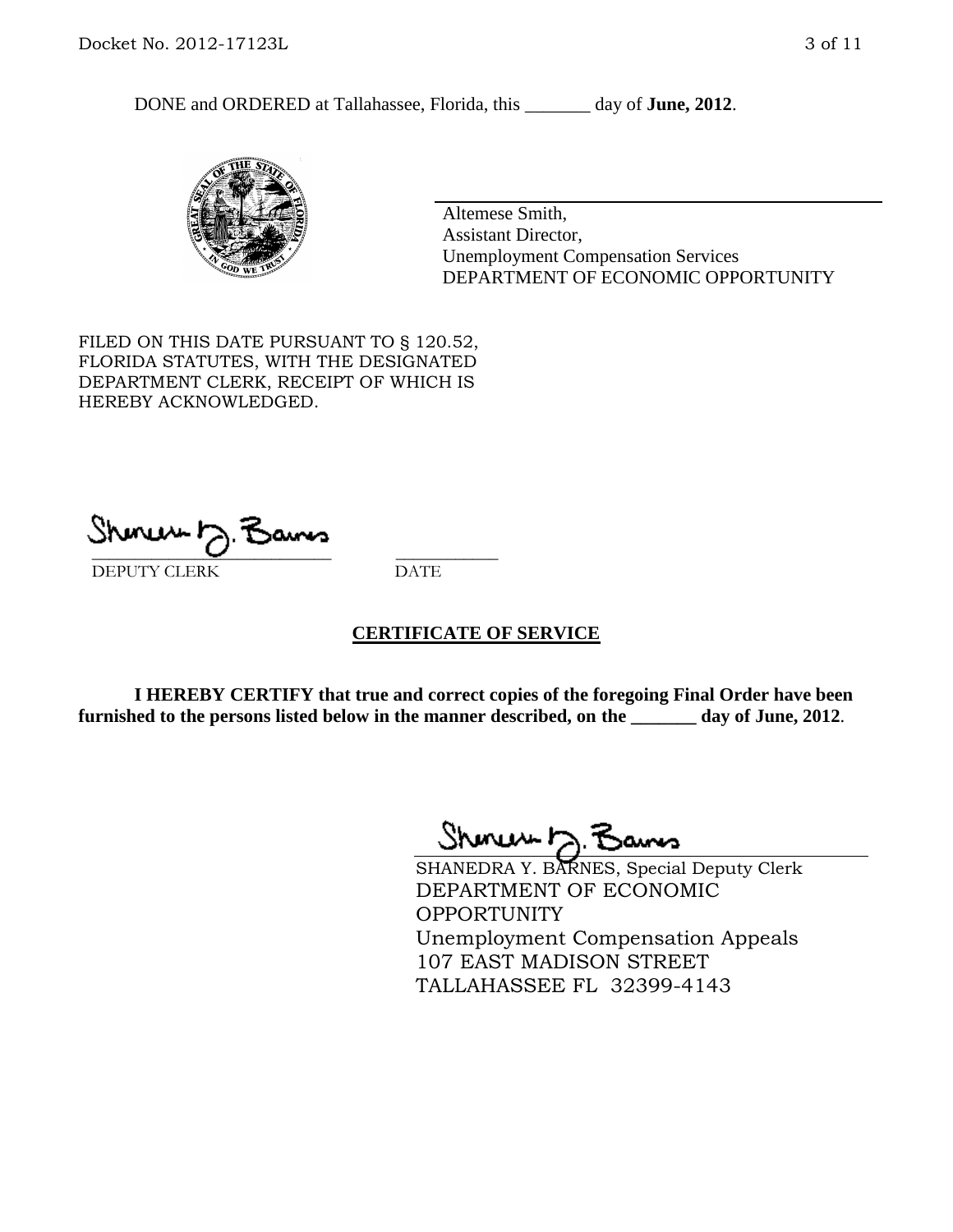By U.S. Mail:

NOBIS BENE INC ATTN: JOHN D KEENE CHIE,FLMI 1192 PERREGRINE CIRCLE WEST SAINT JOHNS FL 32259-2961

AUSTIN K KATOH 31 COVENTRY COURT BLUFFTON SC 29910

DEPARTMENT OF REVENUE ATTN: VANDA RAGANS - CCOC #1 4624 5050 WEST TENNESSEE STREET TALLAHASSEE FL 32399

DOR BLOCKED CLAIMS UNIT ATTENTION MYRA TAYLOR P O BOX 6417 TALLAHASSEE FL 32314-6417

State of Florida DEPARTMENT OF ECONOMIC OPPORTUNITY c/o Department of Revenue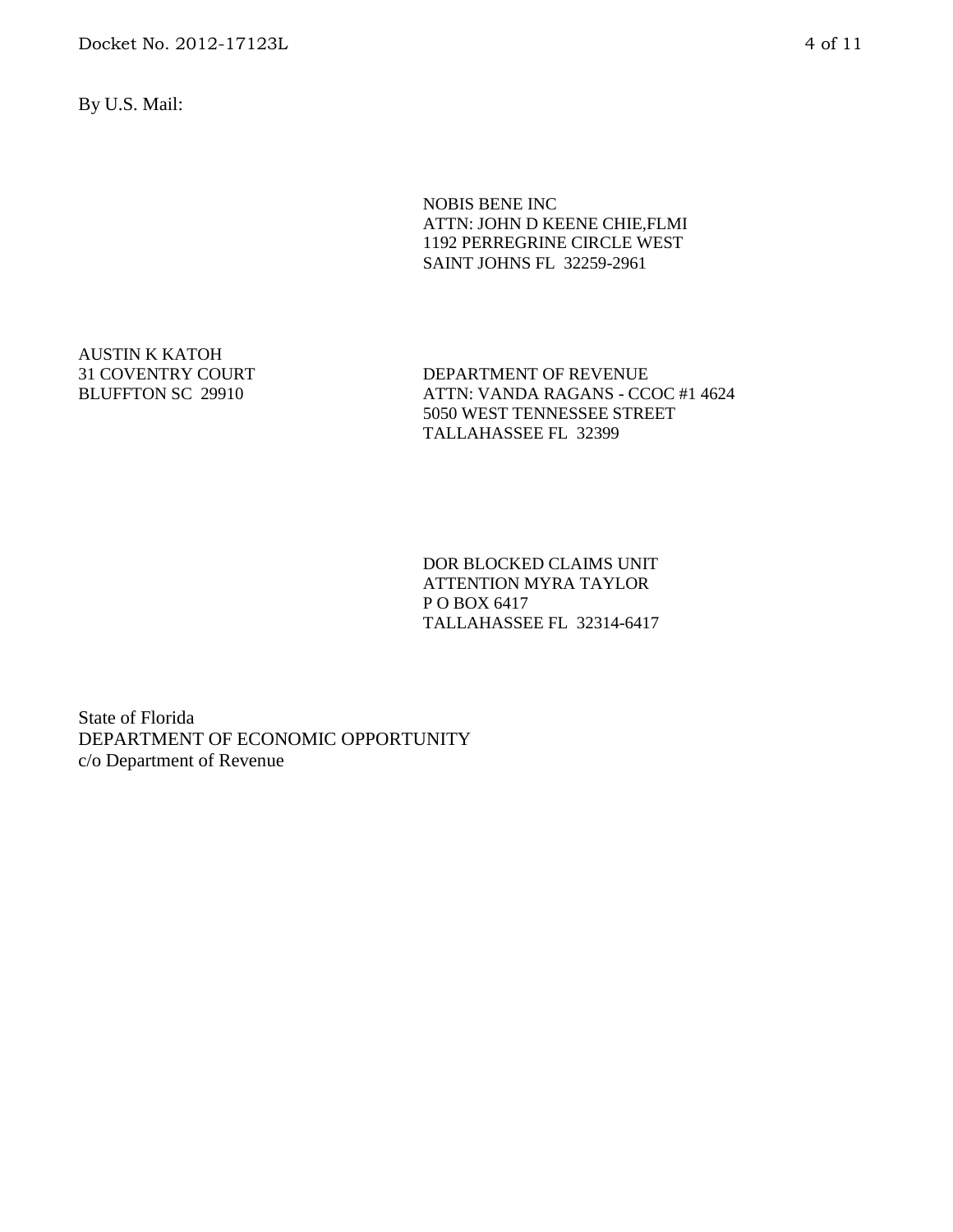# **DEPARTMENT OF ECONOMIC OPPORTUNITY Unemployment Compensation Appeals**

MSC 344 CALDWELL BUILDING 107 EAST MADISON STREET TALLAHASSEE FL 32399-4143

## **PETITIONER:**

Employer Account No. - 3037994 NOBIS BENE INC ATTEN: JOHN D KEENE CHIE,FLMI 1192 PERREGRINE CIRCLE WEST SAINT JOHNS FL 32259-2961

> **PROTEST OF LIABILITY DOCKET NO. 2012-17123L**

#### **RESPONDENT:**

State of Florida DEPARTMENT OF ECONOMIC **OPPORTUNITY** c/o Department of Revenue

# **RECOMMENDED ORDER OF SPECIAL DEPUTY**

TO: Assistant Director, Interim Executive Director, Unemployment Compensation Services DEPARTMENT OF ECONOMIC OPPORTUNITY

This matter comes before the undersigned Special Deputy pursuant to the Petitioner's protest of the Respondent's determination dated December 27, 2011.

After due notice to the parties, a telephone hearing was held on May 7, 2012. The Petitioner, represented by the Petitioner's president, appeared and testified. The Petitioner's Treasurer testified as a witness. The Respondent, represented by a Department of Revenue Tax Specialist II, appeared and testified. The hearing was consolidated with 2012-24239L, a protest filed by Spy Sushi & Saketini Lounge Inc. Spy Sushi & Saketini Lounge Inc was represented by its former President.

The record of the case, including the recording of the hearing and any exhibits submitted in evidence, is herewith transmitted. Proposed Findings of Fact and Conclusions of Law were not received.

## **Issue:**

Whether services performed for the Petitioner by the Joined Party constitute insured employment, and if so, the effective date of liability, pursuant to Section 443.036(19), 443.036(21); 443.1216, Florida Statutes.

## **Findings of Fact:**

- 1. Spy Sushi & Saketini Lounge Inc is a corporation which was formed in February 2010 to operate a sushi restaurant.
- 2. Spy Sushi & Saketini Lounge Inc hired the Joined Party, Austin Katoh, to be a sushi roller, to train other employees to roll sushi, and to supervise the other sushi rollers.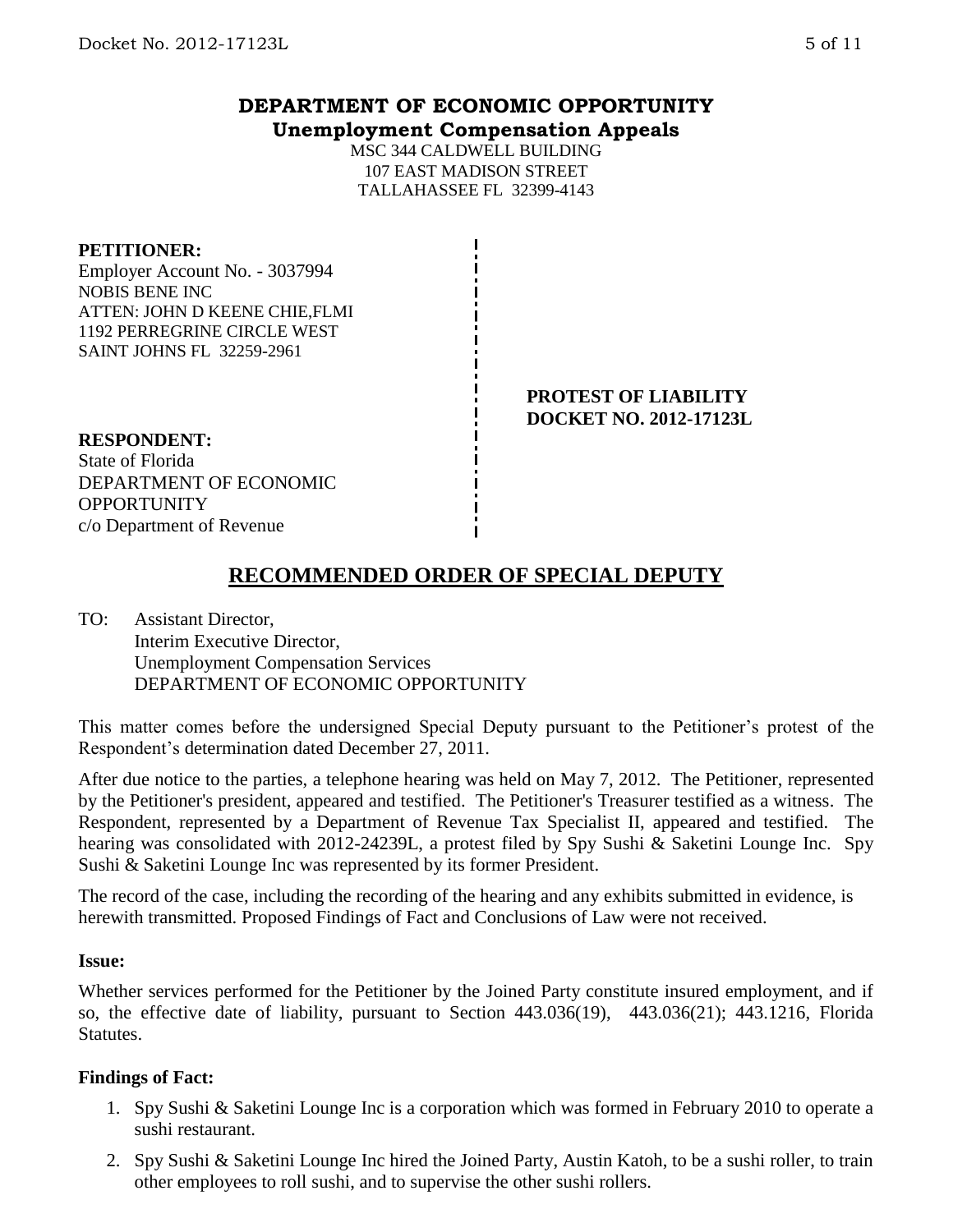- 3. It was the intention of Spy Sushi & Saketini Lounge Inc to hire Austin Katoh as an employee, however, the Joined Party stated that he had not paid income taxes on previous income and that he did not want taxes to be withheld from the pay. As a result Spy Sushi & Saketini Lounge Inc agreed to pay the Joined Party as an independent contractor.
- 4. Spy Sushi & Saketini Lounge Inc agreed to pay the Joined Party on a biweekly basis at the pay rate of \$35,000 per year. The Joined Party was required to work between forty and fifty-five hours per week. There was no written agreement or contract between Spy Sushi & Saketini Lounge Inc and the Joined Party.
- 5. Spy Sushi & Saketini Lounge Inc required the Joined Party to wear a black chef's coat and he was given the option of purchasing a black chef's coat bearing the name of Spy Sushi & Saketini Lounge. The Joined Party chose to purchase the chef's coat bearing the business name rather than to provide his own chef's coat. Business cards were not provided specifically for the Joined Party. However, Spy Sushi & Saketini Lounge Inc printed business cards for their own use and included the Joined Party's name on the cards as the sushi chef for the restaurant.
- 6. The Joined Party's immediate supervisor was the general manager of the restaurant. The President of Spy Sushi & Saketini Lounge Inc also supervised the Joined Party to make sure that the Joined Party performed the work in a manner that was suitable for the restaurant, including the Joined Party's demeanor, how well he got along with the employees, and whether the Joined Party complied with the restaurant dress code.
- 7. The restaurant was open from 4 PM until 9 PM. The restaurant was open seven days per week, however, on the Saturday the restaurant usually stayed open until 10 PM. The employees were able to report for work as early as 3 PM to prepare the restaurant to open at 4 PM. The Joined Party did not have a key to the restaurant and usually reported for work between 3 PM and 4 PM. The Joined Party was not required to remain after hours to help clean and he usually left shortly after the restaurant closed for the day. The Joined Party's day off was Monday, however, if an employee called off the Joined Party was required to work on his day off to cover for the absent employee.
- 8. The Joined Party was the head sushi chef at the restaurant and he was responsible for ordering the food products that were used in making the sushi. Spy Sushi & Saketini Lounge Inc paid for the materials and supplies ordered by the Joined Party. The Joined Party provided his own knives. The Joined Party did not have any expenses in connection with the work.
- 9. The Joined Party was responsible for training the employees who worked with the sushi and responsible for supervising those employees. The employees were paid by Spy Sushi & Saketini Lounge Inc. The Joined Party did not have the authority to hire or fire employees but he did have the authority to recommend that an employee be dismissed.
- 10. There were occasions when the Joined Party was not able to report for work as scheduled. On those days the Joined Party telephoned the general manager or the President to report his absence. If the Joined Party had failed to call in to report his absences, he would have been dismissed.
- 11. Spy Sushi & Saketini Lounge Inc warned the Joined Party about absences from work and warned the Joined Party about what was perceived to be a substance abuse problem. On several occasions the Joined Party was warned and sent home because he appeared to be impaired.
- 12. Spy Sushi & Saketini Lounge Inc provided workers' compensation coverage for its employees. If the Joined Party had injured himself while working, Spy Sushi & Saketini Lounge Inc would have covered the Joined Party under their workers' compensation policy if the Joined Party did not have his own medical insurance.
- 13. Spy Sushi & Saketini Lounge Inc paid the Joined Party on a biweekly basis and no taxes were withheld from the pay. The pay rate was the same regardless of the number of hours that the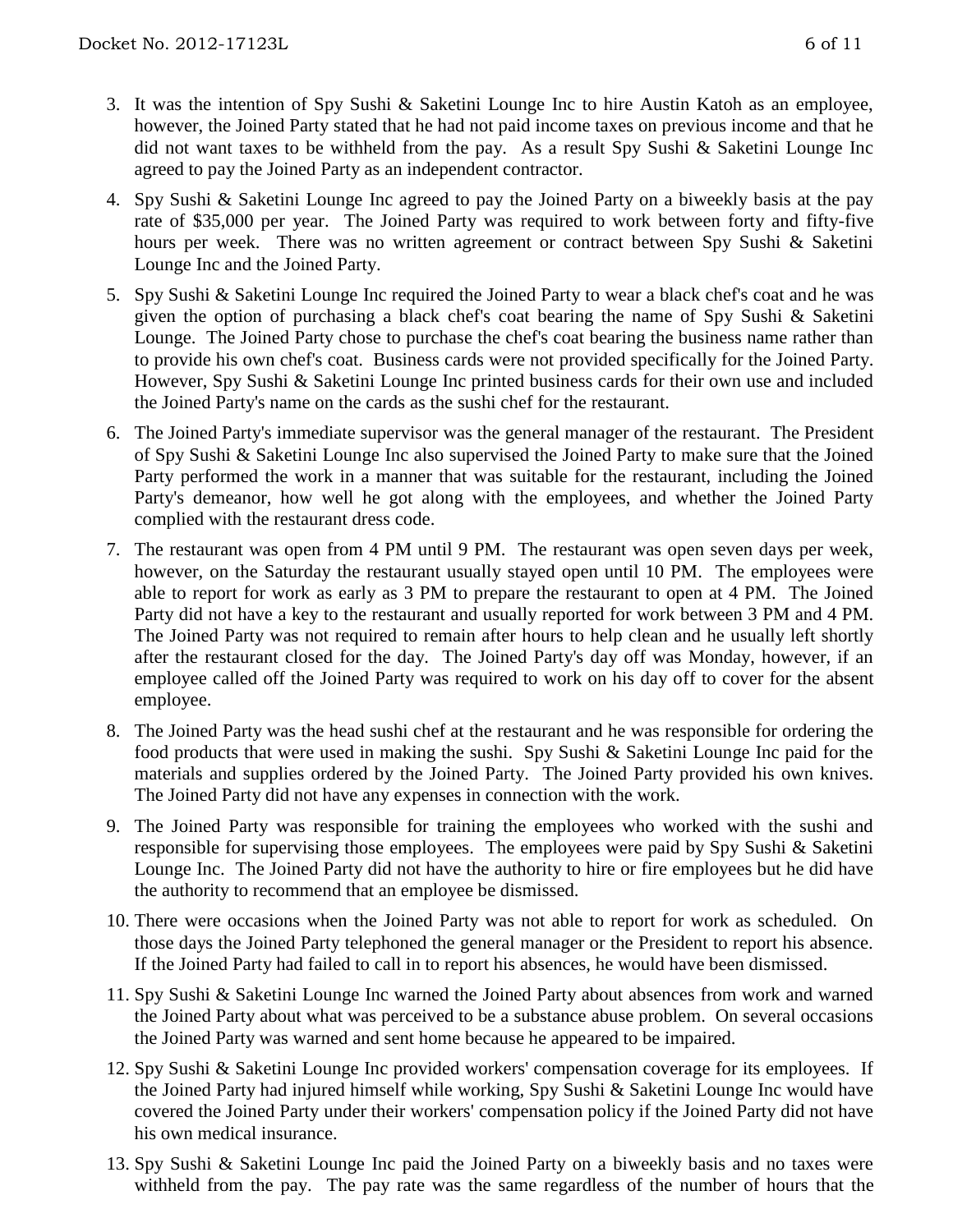Joined Party worked. Spy Sushi & Saketini Lounge would have provided the Joined Party with a paid vacation each year if the business had been in operation for more than approximately one year. At the end of 2010 Spy Sushi & Saketini Lounge Inc reported the Joined Party's earnings on Form 1099-MISC as nonemployee compensation.

- 14. On August 11, 2011, Spy Sushi & Saketini Lounge Inc sold the restaurant to Nobis Bene Inc, a corporation which was formed in June 2011 for the purpose of purchasing the business and continuing the operation of the restaurant. Nobis Bene Inc acquired the employees as part of the purchase. Nobis Bene Inc understood that the Joined Party worked for Spy Sushi & Saketini Lounge Inc as an independent contractor. Nobis Bene Inc allowed the Joined Party to continue working at the restaurant under substantially the same terms and conditions. The Joined Party was changed to a weekly pay period based the annual pay of \$35,000. Nobis Bene Inc hired an executive chef who was a graduate of the Culinary Institute. The general manager of the restaurant continued to be the Joined Party's immediate supervisor, however, the Joined Party was also supervised by the executive chef. The executive chef had not been trained in sushi and the Joined Party was responsible for educating the executive chef about sushi.
- 15. Nobis Bene Inc requested that the Joined Party provide a copy of his business license and a copy of his business liability insurance policy. The Joined Party did not provide a copy of the documents. On October 5, 2011, Nobis Bene Inc presented the Joined Party with a written contract for the Joined Party's signature. The contract required the Joined Party to perform more work for the same amount of pay. The Joined Party refused to sign the contract and was discharged by Nobis Bene Inc.
- 16. At the end of 2011 Nobis Bene Inc reported the Joined Party's earnings from August 11 through October 5, 2011, on Form 1099-MISC as nonemployee compensation. Spy Sushi & Saketini Lounge Inc reported the Joined Party's earnings from January 1, 2011, until August 11, 2011, on a separate Form 1099-MISC as nonemployee compensation.

# **Conclusions of Law:**

- 17. The issue in this case, whether services performed for Nobis Bene Inc by the Joined Party as sushi chef constitute employment subject to the Florida Unemployment Compensation Law, is governed by Chapter 443, Florida Statutes. Section 443.1216(1)(a)2., Florida Statutes, provides that employment subject to the chapter includes service performed by individuals under the usual common law rules applicable in determining an employer-employee relationship.
- 18. The Supreme Court of the United States held that the term "usual common law rules" is to be used in a generic sense to mean the "standards developed by the courts through the years of adjudication." United States v. W.M. Webb, Inc., 397 U.S. 179 (1970).
- 19. The Supreme Court of Florida adopted and approved the tests in 1 Restatement of Law, Agency 2d Section 220 (1958), for use to determine if an employment relationship exists. See Cantor v. Cochran, 184 So.2d 173 (Fla. 1966); Miami Herald Publishing Co. v. Kendall, 88 So.2d 276 (Fla. 1956); Magarian v. Southern Fruit Distributors, 1 So.2d 858 (Fla. 1941); see also Kane Furniture Corp. v. R. Miranda, 506 So.2d 1061 (Fla. 2d DCA 1987). In Brayshaw v. Agency for Workforce Innovation, et al; 58 So.3d 301 (Fla. 1st DCA 2011) the court stated that the statute does not refer to other rules or factors for determining the employment relationship and, therefore, the Department is limited to applying only Florida common law in determining the nature of an employment relationship.
- 20. Restatement of Law is a publication, prepared under the auspices of the American Law Institute, which explains the meaning of the law with regard to various court rulings. The Restatement sets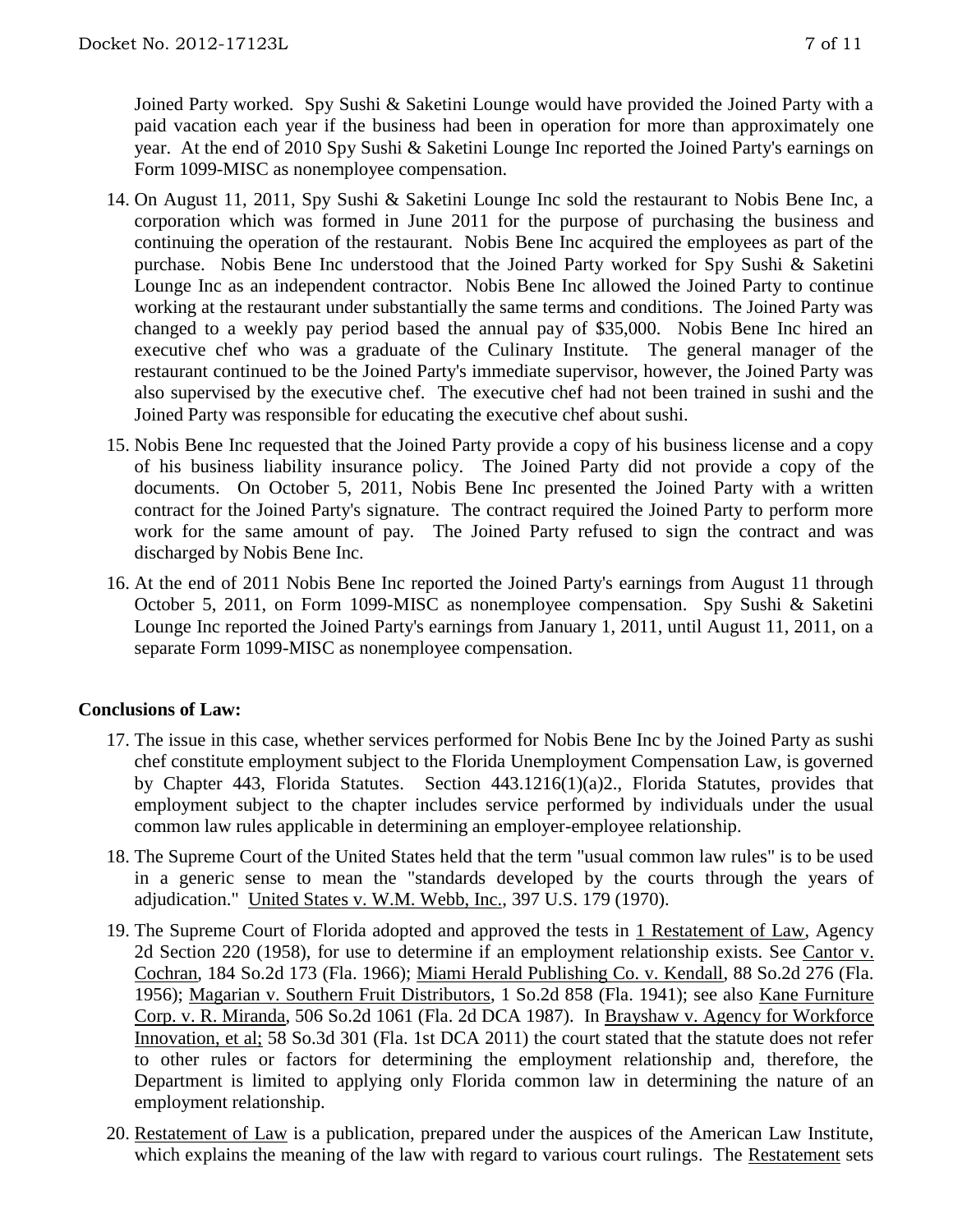forth a nonexclusive list of factors that are to be considered when judging whether a relationship is an employment relationship or an independent contractor relationship.

- 21. 1 Restatement of Law, Agency 2d Section 220 (1958) provides:
	- (1) A servant is a person employed to perform services for another and who, in the performance of the services, is subject to the other's control or right of control.
	- (2) The following matters of fact, among others, are to be considered:
		- (a) the extent of control which, by the agreement, the business may exercise over the details of the work;
		- (b) whether or not the one employed is engaged in a distinct occupation or business;
		- (c) the kind of occupation, with reference to whether, in the locality, the work is usually done under the direction of the employer or by a specialist without supervision;
		- (d) the skill required in the particular occupation;
		- (e) whether the employer or the worker supplies the instrumentalities, tools, and the place of work for the person doing the work;
		- (f) the length of time for which the person is employed;
		- $(g)$  the method of payment, whether by the time or by the job;
		- (h) whether or not the work is a part of the regular business of the employer;
		- (i) whether or not the parties believe they are creating the relation of master and servant;
		- (j) whether the principal is or is not in business.
- 22. Comments in the Restatement explain that the word "servant" does not exclusively connote manual labor, and the word "employee" has largely replaced "servant" in statutes dealing with various aspects of the working relationship between two parties.
- 23. In Department of Health and Rehabilitative Services v. Department of Labor & Employment Security, 472 So.2d 1284 (Fla. 1<sup>st</sup> DCA 1985) the court confirmed that the factors listed in the Restatement are the proper factors to be considered in determining whether an employer-employee relationship exists. However, in citing La Grande v. B&L Services, Inc., 432 So.2d 1364, 1366 (Fla.  $1<sup>st</sup> DCA$  1983), the court acknowledged that the question of whether a person is properly classified an employee or an independent contractor often can not be answered by reference to "hard and fast" rules, but rather must be addressed on a case-by-case basis.
- 24. In Keith v. News & Sun Sentinel Co., 667 So.2d 167 (Fla. 1995) the Court held that in determining the status of a working relationship, the agreement between the parties should be examined if there is one. In providing guidance on how to proceed absent an express agreement the Court stated "In the event that there is no express agreement and the intent of the parties can not be otherwise determined, courts must resort to a fact specific analysis under the Restatement based on the actual practice of the parties."
- 25. Nobis Bene Inc did not enter into an agreement with the Joined Party other than to continue to allow the Joined Party to perform services for the restaurant under the same terms and conditions as when he performed services for Spy Sushi & Saketini Lounge Inc. The former president of Spy Sushi & Saketini Lounge Inc testified that the Joined Party was classified as an independent contractor as a direct result of the Joined Party's request that taxes not be withheld from the pay so that the Joined Party could evade the payment of income tax on his earnings. There was no written agreement or contract. An agreement that the existing relationship is that of independent contractor is not dispositive of the issue. Lee v. American Family Assurance Co. 431 So.2d 249, 250 (Fla. 1<sup>st</sup> DCA 1983). In Justice v. Belford Trucking Company, Inc., 272 So.2d 131 (Fla. 1972), a case involving an independent contractor agreement which specified that the worker was not to be considered the employee of the employing unit at any time, under any circumstances, or for any purpose, the Florida Supreme Court commented "while the obvious purpose to be accomplished by this document was to evince an independent contractor status, such status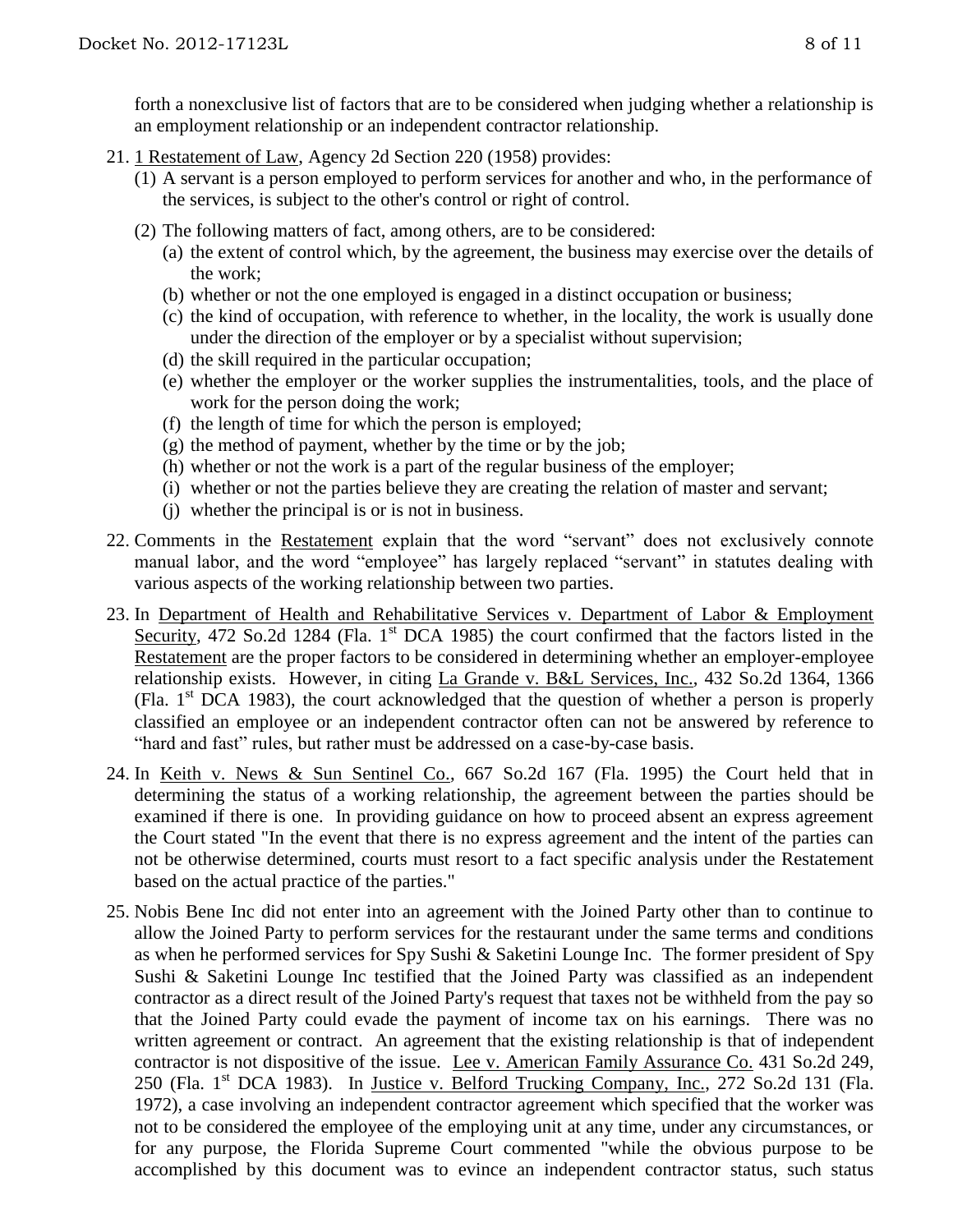depends not on the statements of the parties but upon all the circumstances of their dealings with each other."

- 26. The Petitioner operated a sushi restaurant and engaged the Joined Party to be the head sushi chef. The Joined Party worked at the business location and used the supplies and materials provided by the Petitioner. Among other things the Joined Party was responsible for ordering the food products and supplies, training the employees, and supervising the Petitioner's employees. The work performed by the Joined Party was not separate and distinct from the Petitioner's business but was an integral and necessary part of the business. The Joined Party did not have any expenses in connection with the work and was not at risk of suffering a financial loss from performing services.
- 27. The Joined Party performed services for the Petitioner as a skilled sushi chef. The Joined Party's level of skill does not preclude the Joined Party from employment. In James v. Commissioner, 25 T.C. 1296, 1301 (1956), the court stated in holding that a doctor was an employee of a hospital "The methods by which professional men work are prescribed by the techniques and standards of their professions. No layman should dictate to a lawyer how to try a case or to a doctor how to diagnose a disease. Therefore, the control of an employer over the manner in which professional employees shall conduct the duties of their positions must necessarily be more tenuous and general than the control over the non-professional employees."
- 28. The Joined Party was engaged for an indefinite period of time and worked for Spy Sushi & Saketini Lounge Inc until the business was sold to Nobis Bene Inc. The Joined Party worked for Nobis Bene Inc for approximately two months until he was terminated for refusing to accept the terms of a new agreement. The Petitioner had the right to terminate the Joined Party at any time. These facts reveal the existence of an at-will relationship of relative permanence. In Cantor v. Cochran, 184 So.2d 173 (Fla. 1966), the court in quoting 1 Larson, Workmens' Compensation Law, Section 44.35 stated: "The power to fire is the power to control. The absolute right to terminate the relationship without liability is not consistent with the concept of independent contractor, under which the contractor should have the legal right to complete the project contracted for and to treat any attempt to prevent completion as a breach of contract."
- 29. The Petitioner determined that the Joined Party was required to work between forty and fifty-five hours per week in the Petitioner's restaurant. The Petitioner determined the days and hours of the restaurant and limited the Joined Party to working only within those hours. Nobis Bene Inc paid the Joined Party weekly based on an annual salary. These facts reveal that the Joined Party was paid by time worked rather than based on production or by a percentage of the profits. Section 443.1217(1), Florida Statutes, provides that the wages subject to the Unemployment Compensation Law include all remuneration for employment including commissions, bonuses, back pay awards, and the cash value of all remuneration in any medium other than cash. The fact that the parties agreed that payroll taxes would not be withheld from the pay does not, standing alone, establish an independent contractor relationship.
- 30. The Petitioner controlled what work was performed, when it was performed, and where it was performed. The Petitioner provided everything that was needed to perform the work with the exception of hand tools such as knives. In Adams v. Department of Labor and Employment Security, 458 So.2d 1161 (Fla. 1st DCA 1984), the Court held that if the person serving is merely subject to the control of the person being served as to the results to be obtained, he is an independent contractor. If the person serving is subject to the control of the person being served as to the means to be used, he is not an independent contractor. It is the right of control, not actual control or interference with the work which is significant in distinguishing between an independent contractor and a servant.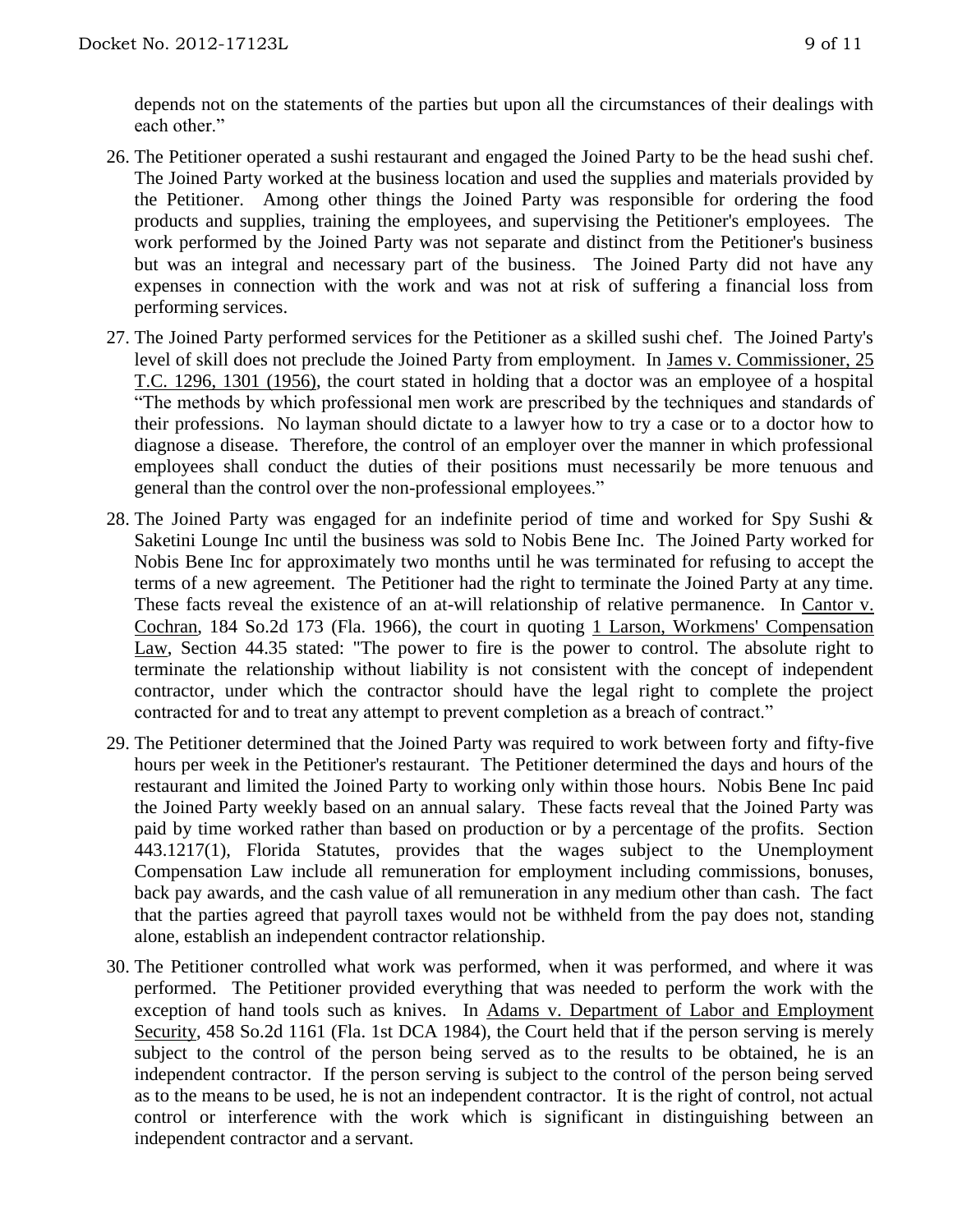- 31. Rule 73B-10.035(7), Florida Administrative Code, provides that the burden of proof will be on the protesting party to establish by a preponderence of the evidence that the determination was in error.
- 32. The competent evidence presented in this case does not show that the determination of the Department of Revenue was in error. Thus, it is concluded that the services performed for Nobis Bene Inc by the Joined Party as a sushi chef constitute insured employment.

**Recommendation:** It is recommended that the determination dated December 27, 2011, be AFFIRMED. Respectfully submitted on May 10, 2012.



R. O. SMITH, Special Deputy Office of Appeals

A party aggrieved by the *Recommended Order* may file written exceptions to the Director at the address shown above within fifteen days of the mailing date of the *Recommended Order*. Any opposing party may file counter exceptions within ten days of the mailing of the original exceptions. A brief in opposition to counter exceptions may be filed within ten days of the mailing of the counter exceptions. Any party initiating such correspondence must send a copy of the correspondence to each party of record and indicate that copies were sent.

Una parte que se vea perjudicada por la *Orden Recomendada* puede registrar excepciones por escrito al Director Designado en la dirección que aparece arriba dentro de quince días a partir de la fecha del envío por correo de la *Orden Recomendada*. Cualquier contraparte puede registrar contra-excepciones dentro de los diez días a partir de la fecha de envió por correo de las excepciones originales. Un sumario en oposición a contra-excepciones puede ser registrado dentro de los diez días a partir de la fecha de envío por correo de las contra-excepciones. Cualquier parte que dé inicio a tal correspondencia debe enviarle una copia de tal correspondencia a cada parte contenida en el registro y señalar que copias fueron remitidas.

Yon pati ke *Lòd Rekòmande* a afekte ka prezante de eksklizyon alekri bay Direktè Adjwen an lan adrès ki parèt anlè a lan yon peryòd kenz jou apati de dat ke *Lòd Rekòmande* a te poste a. Nenpòt pati ki fè opozisyon ka prezante objeksyon a eksklizyon yo lan yon peryòd dis jou apati de lè ke objeksyon a eksklizyon orijinal yo te poste. Yon dosye ki prezante ann opozisyon a objeksyon a eksklizyon yo, ka prezante lan yon peryòd dis jou apati de dat ke objeksyon a eksklizyon yo te poste. Nenpòt pati ki angaje yon korespondans konsa dwe voye yon kopi kourye a bay chak pati ki enplike lan dosye a e endike ke yo te voye kopi yo.

T necessar

SHANEDRA Y. BARNES, Special Deputy Clerk

**Date Mailed: May 10, 2012**

Copies mailed to: Petitioner